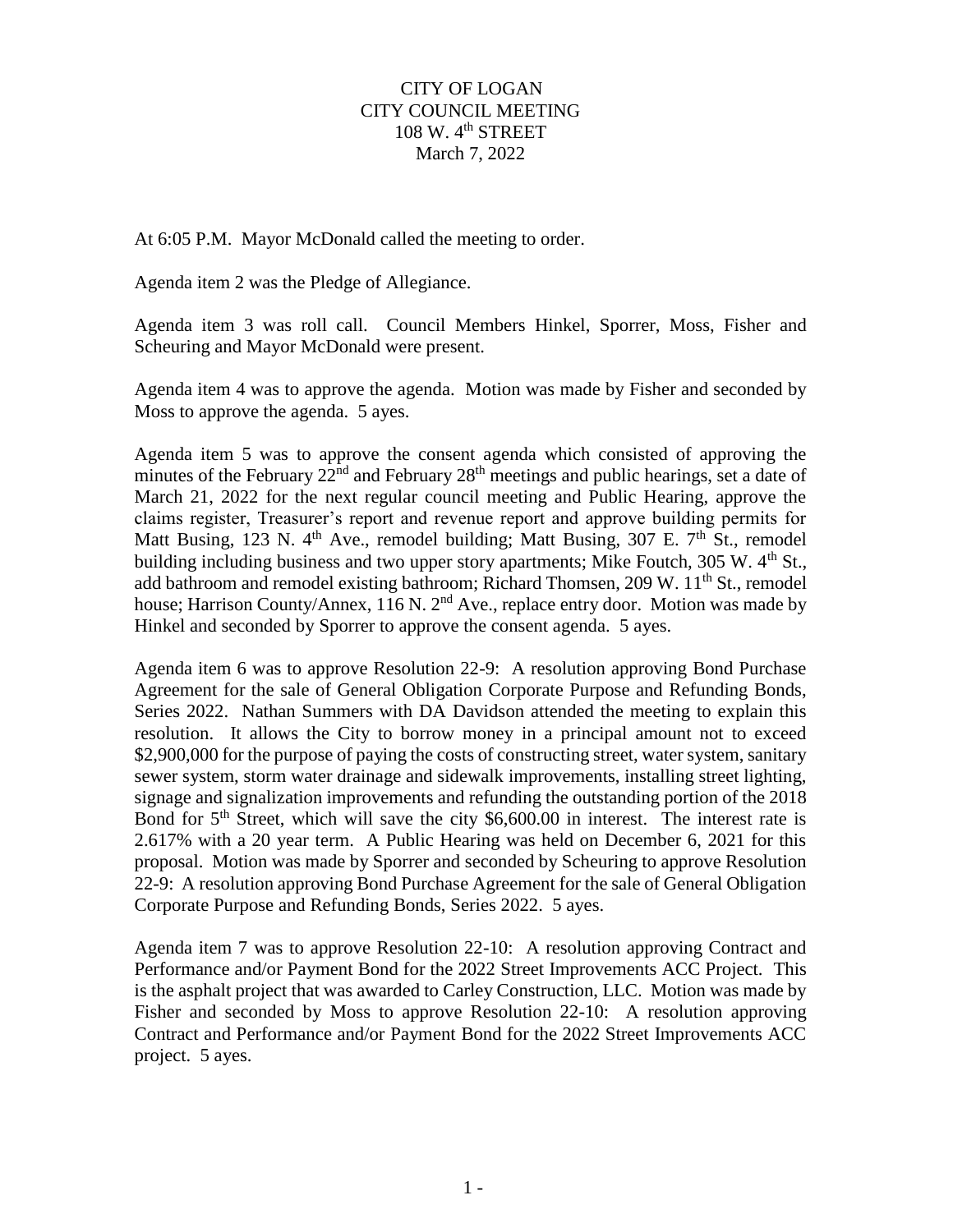Agenda item 8 was to approve Resolution 22-11: A resolution approving Contract and Performance and/or Payment Bond for the 2022 Street Improvements PCC Project. This is the concrete project that was awarded to Carley Construction, LLC. Motion was made by Sporrer and seconded by Hinkel to approve Resolution 22-11: A resolution approving Contract and Performance and/or Payment Bond for the 2022 Street Improvements PCC Project. 5 ayes.

Agenda item 9 was to approve an Agreement with Veenstra & Kimm, Inc. for the 2022 Street Improvements Construction Services. The Engineers will provide complete general administrative services, resident observation, construction staking and record drawings for resident review services during the construction of the project. The fees for these services will be billed hourly and are not to exceed \$139,800.00. Motion was made by Fisher and seconded by Scheuring to approve an Agreement with Veenstra & Kimm, Inc. for the 2022 Street Improvements Construction Services. 5 ayes.

Agenda item 10 was to approve Resolution 22-12: A resolution to enter into an Agreement with Veenstra & Kimm, Inc. for Construction Services for the 2022 Street Improvements Project. Motion was made by Hinkel and seconded by Sporrer to approve Resolution 22- 12: A resolution to enter into an Agreement with Veenstra & Kimm, Inc. for Construction Services for the 2022 Street Improvements Project. 5 ayes.

Agenda item 11 was to approve a bid for a Variable Frequency Drive to be installed at the water plant. Two bids were received. Electric Pump's bid was for \$20,007.00, and Sargent's Drilling's bid was for \$50,334.11. The Council asked Dustin Moores to contact Electric Pump for information on their warranty. Motion was made by Hinkel and seconded by Sporrer to approve a bid for a Variable Frequency Drive to be installed at the water plant from Electric Pump for \$20,007.00. 5 ayes.

Agenda item 12 was to approve appointing Ryan Kastner to the Logan Pool Board. Mark Goldsmith has stepped down, and Ryan will fill the rest of his term which ends 12/23. Motion was made by Sporrer and seconded by Scheuring to approve appointing Ryan Kastner to the Logan Pool Board. 5 ayes.

Agenda item 13 was the Clerk's report.

Agenda item 14 was citizen's questions/comments. There were none.

## CLAIMS

| <b>AMERICAN EXPRESS</b>   | <b>BOOKS/CHANGING STATIONS</b>        | \$404.18   |
|---------------------------|---------------------------------------|------------|
| <b>BAKER &amp; TAYLOR</b> | <b>BOOKS</b>                          | \$339.76   |
| ECHO ELECTRIC SUPPLY      | <b>INVERTER</b>                       | \$641.53   |
| <b>FELD EQUIPMENT CO</b>  | <b>EXTINGUISHER &amp; INSPECTIONS</b> | \$150.00   |
| G & R NIFTY               | <b>SNOW REMOVAL</b>                   | \$140.00   |
| HARR CO HUMANE SOCIETY    | <b>28E AGREEMENT</b>                  | \$194.30   |
| <b>HARR CO LANDFILL</b>   | ASSESSMENT                            | \$3,355.00 |
| <b>HOTSY EQUIPMENT</b>    | <b>REPAIR PRESSURE WASHER</b>         | \$644.74   |